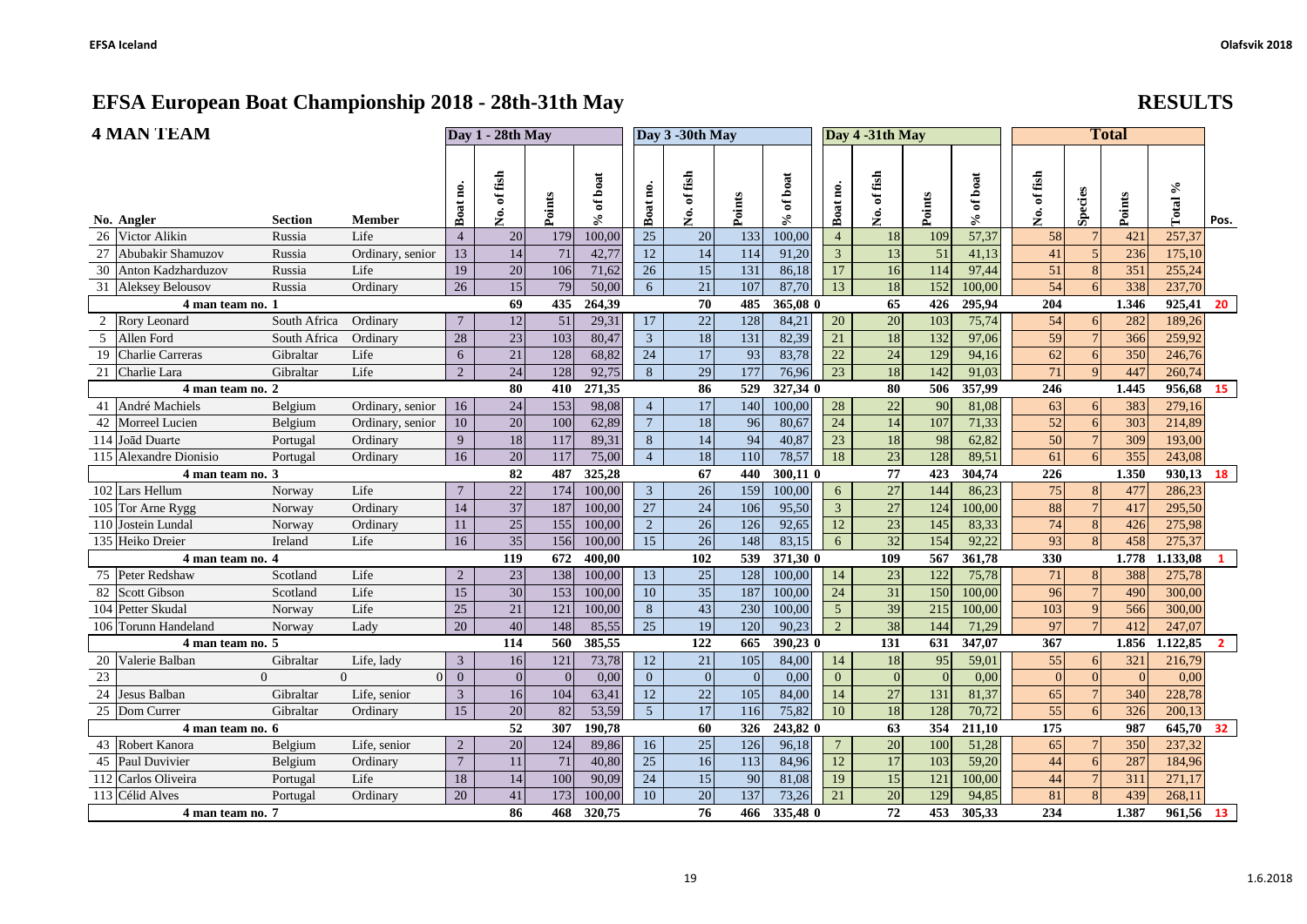| <b>4 MAN TEAM</b>           | Day 1 - 28th May |                  |                 |                |                 | Day 3 -30th May |                 |                  |                  | Day 4 -31th May |                  |                 | <b>Total</b>     |           |                 |                 |                 |           |                |
|-----------------------------|------------------|------------------|-----------------|----------------|-----------------|-----------------|-----------------|------------------|------------------|-----------------|------------------|-----------------|------------------|-----------|-----------------|-----------------|-----------------|-----------|----------------|
| No. Angler                  | <b>Section</b>   | <b>Member</b>    | Boat no.        | No. of fish    | Points          | of boat<br>℅    | Boat no.        | No. of fish      | Points           | of boat<br>$\%$ | Boat no.         | No. of fish     | Points           | % of boat | No. of fish     | Species         | Points          | Total %   | Pos.           |
| 76 Alastair Forsyth         | Scotland         | Life, senior     | 17              | 19             | 96              | 84,21           | 27              | 24               | 111              | 100,00          | $22\,$           | 24              | 137              | 100,00    | 67              | 6               | 344             | 284,21    |                |
| 78 Mark Duncan              | Scotland         | Life             | $\overline{7}$  | 14             | 78              | 44,83           | $22\,$          | 28               | 170              | 100,00          | 23               | 19              | 152              | 97,44     | 61              | 8               | 400             | 242,27    |                |
| 79 Laurence Williamson      | Scotland         | Life             | 22              | 25             | 132             | 100,00          | $\overline{24}$ | 18               | 111              | 100,00          | $\overline{26}$  | 21              | 106              | 76,26     | 64              | 6               | 349             | 276,26    |                |
| 13 Stefano Salvotti         | Italy            | Ordinary         | 27              | 19             | 139             | 98,58           | 17              | 16               | 152              | 100,00          | 26               | 22              | 139              | 100,00    | 57              | $\overline{7}$  | 430             | 298,58    |                |
| 4 man team no. 8            |                  |                  |                 | 77             | 445             | 327,62          |                 | 86               | 544              | 400.00 0        |                  | 86              | 534              | 373,70    | 249             |                 | 1.523           | 1.101,32  | $\overline{4}$ |
| 73 Joe Connolly             | Scotland         | Life             | 18              | 15             | 95              | 85,59           | 16              | 20               | 124              | 94,66           | 27               | $\overline{20}$ | 100              | 61,35     | 55              | 7 <sup>1</sup>  | 319             | 241,60    |                |
| 80 Derek Yuille             | Scotland         | Life             | $\overline{27}$ | 16             | $\overline{92}$ | 65,25           | 18              | $\overline{25}$  | 182              | 100,00          | 5                | $\overline{28}$ | 148              | 68,84     | 69              | 10              | 422             | 234,09    |                |
| 84 David Proudfoot          | Scotland         | Life             | 14              | 24             | 127             | 67,91           | 9               | $\overline{12}$  | 102              | 63,75           | $\mathbf{1}$     | 32              | 146              | 88,48     | 68              | 6               | $\frac{1}{375}$ | 220,14    |                |
| 111 Roar Sandvoll           | Norway           | Ordinary         | 21              | 20             | 136             | 100,00          | 18              | $\overline{14}$  | 79               | 43,41           | 13               | 22              | 138              | 90,79     | $\overline{56}$ | $7\overline{ }$ | 353             | 234,20    |                |
| 4 man team no. 9            |                  |                  |                 | 75             | 450             | 318,75          |                 | 71               | 487              | 301,82 0        |                  | 102             | 532              | 309,46    | 248             |                 | 1.469           | 930,03 19 |                |
| 77 Raymond Mackay           | Scotland         | Life             | 14              | 24             | 145             | 77,54           | 14              | 16               | 105              | 100,00          | $7\phantom{.0}$  | 20              | 122              | 62,56     | 60              | 8               | 372             | 240,10    |                |
| 85 Kevin MacKay             | Scotland         | Ordinary         | 28              | 15             | 106             | 82,81           | $\mathbf{1}$    | 20               | 101              | 95,28           | 19               | 15              | 91               | 75,21     | 50              | $\overline{7}$  | 298             | 253,30    |                |
| 86 Ian Riddle               | Scotland         | Ordinary         | 17              | 15             | 108             | 94,74           | $\overline{2}$  | 25               | 111              | 81,62           | 8                | 19              | 123              | 100,00    | 59              | 6               | 342             | 276,36    |                |
| 137 Cormac Burke            | Ireland          | Ordinary         | 18              | 15             | 95              | 85,59           | $\overline{5}$  | 17               | 120              | 78,43           | $\overline{20}$  | $\overline{23}$ | 136              | 100,00    | $\overline{55}$ |                 | 351             | 264,02    |                |
| 4 man team no. 10           |                  |                  |                 | 69             | 454             | 340,68          |                 | 78               | 437              | 355,33 0        |                  | 77              | 472              | 337,77    | 224             |                 | 1.363           | 1.033,78  | 8 <sup>8</sup> |
| 74 Donald MacKay            | Scotland         | Life, senior     | 21              | 10             | 71              | 52,21           | 22              | 12               | 86               | 50,59           | $22\,$           | 9               | $\overline{52}$  | 37,96     | 31              | $\overline{4}$  | 209             | 140,76    |                |
| 81 Donald McLeod            | Scotland         | Ordinary, senior | 10              | 11             | 47              | 29,56           | $\overline{11}$ | $\overline{23}$  | 99               | 75,00           | 13               | 18              | 99               | 65,13     | 52              | $\overline{5}$  | 245             | 169,69    |                |
| 83 Eddie Hughes             | Scotland         | Ordinary, senior | 21              | 15             | 91              | 66,91           | 22              | 20               | 125              | 73,53           | 22               | 19              | 124              | 90,51     | 54              | $\overline{7}$  | 340             | 230,95    |                |
| 88 David Meek               | Scotland         | Ordinary, senior | $\overline{2}$  | 18             | 119             | 86,23           | 14              | 16               | 92               | 87,62           | $\overline{3}$   | 23              | 98               | 79,03     | 57              | $\overline{7}$  | 309             | 252,88    |                |
| 4 man team no. 11           |                  |                  |                 | 54             | 328             | 234,91          |                 | 71               | 402              | 286,74 0        |                  | 69              | $\frac{1}{373}$  | 272,63    | 194             |                 | 1.103           | 794,28    | 24             |
| 92 Björg Guðlaugsdóttir     | Iceland          | Ordinary, lady   | 11              | 11             | 50              | 32,26           | 11              | 20               | $77\,$           | 58,33           | 16               | $6 \mid$        | 59               | 37,11     | 37              | 5 <sup>1</sup>  | 186             | 127,70    |                |
| 95 Kristbjörn Rafnsson      | Iceland          | Life             | 14              | $18\,$         | 98              | 52,41           | 27              | $\boldsymbol{0}$ | $\mathbf{0}$     | 0,00            | $\boldsymbol{7}$ | $\Omega$        | $\mathbf{0}$     | 0,00      | 18              |                 | 98              | 52,41     |                |
| 100 Ólafur J Guðmundsson    | Iceland          | Life             | 16              | $18\,$         | 105             | 67,31           | 26              | $\overline{0}$   | $\overline{0}$   | 0,00            | 28               | $\Omega$        | $\theta$         | 0,00      | 18              |                 | 105             | 67,31     |                |
| 87 Alister Robertson        | Scotland         | Life, senior     | 23              | 15             | 76              | 48,41           | 20              | 22               | 136              | 100,00          | 19               | 15              | 81               | 66,94     | 52              | 6               | 293             | 215,35    |                |
| 4 man team no. 12           |                  |                  |                 | 62             | 329             | 200,39          |                 | 42               | 213              | 158,330         |                  | 21              | 140              | 104,05    | 125             |                 | 682             | 462,77 34 |                |
| 90 Skarphéðinn Ásbjörnsson  | Iceland          | Life             | $\overline{2}$  | 19             | 121             | 87,68           | $\overline{2}$  | 23               | 121              | 88,97           | $\overline{2}$   | 36              | 202              | 100,00    | 78              | 8               | 444             | 276,65    |                |
| 94 Ægir Einarsson           | Iceland          | Ordinary         | $\overline{5}$  | 11             | 81              | 52,94           | $\overline{20}$ | 16               | 61               | 44,85           | 25               | $\overline{5}$  | 43               | 38,39     | $\overline{32}$ | $\overline{4}$  | 185             | 136,18    |                |
| 93 Sigríður Rögnvaldsdóttir | Iceland          | Ordinary, lady   | $\overline{25}$ | 13             | 83              | 68,60           | $\overline{13}$ | 24               | 102              | 79,69           | 17               | 11              | 88               | 75,21     | 48              | 5 <sub>5</sub>  | 273             | 223,50    |                |
| 98 Gunnar Jónsson           | Iceland          | Ordinary         | 10              | 11             | $\overline{50}$ | 31,45           | 21              | 9                | 63               | 35,00           | 19               | 13              | 85               | 70,25     | 33              |                 | 198             | 136,70    |                |
| 4 man team no. 13           |                  |                  |                 | 54             | 335             | 240,67          |                 | 72               | 347              | 248,51 0        |                  | 65              | 418              | 283,85    | 191             |                 | 1.100           | 773,03 25 |                |
| 91   Þórir Sveinsson        | Iceland          | Life, senior     | 19              | 17             | 81              | 54,73           | $\mathfrak{Z}$  | 12               | 109              | 68,55           | 15               | 27              | 129              | 85,43     | 56              | 6               | 319             | 208,71    |                |
| 96 Arnbór Sigurðsson        | Iceland          | Ordinary, senior | 20              | 29             | 134             | 77,46           | $\overline{9}$  | 10               | 68               | 42,50           | 10               | $\overline{10}$ | 69               | 38,12     | 49              | 5               | 271             | 158,08    |                |
| 97 Hersir Gíslason          | Iceland          | Ordinary         | $\mathbf{1}$    | 17             | 97              | 75,78           | 16              | 27               | 131              | 100,00          | 11               | 16              | 129              | 77,25     | 60              | 6               | 357             | 253,03    |                |
| 99                          | $\Omega$         | $\Omega$<br> 0   | $\overline{0}$  | $\overline{0}$ | $\overline{0}$  | 0,00            | $\overline{0}$  | $\overline{0}$   | $\boldsymbol{0}$ | 0.00            | $\overline{0}$   | $\overline{0}$  | $\boldsymbol{0}$ | 0,00      | $\overline{0}$  | $\overline{0}$  | $\overline{0}$  | 0,00      |                |

**4 man team no. 14 63 312 207,97 49 308 211,05 0 53 327 200,80 165 947 619,82 33**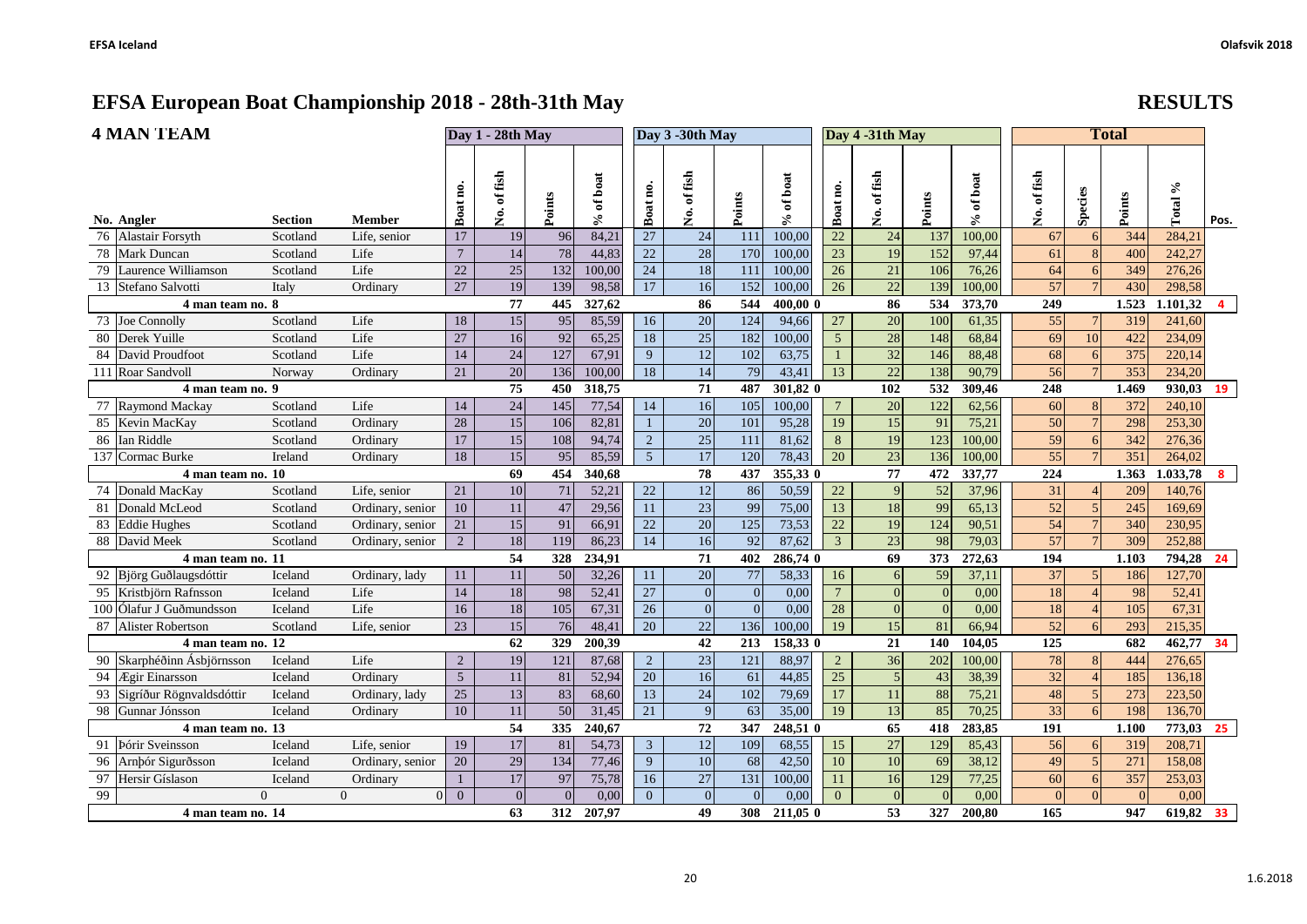|                | <b>4 MAN TEAM</b>             | Day 1 - 28th May                   |                               |                 |                 |                 | Day 3 -30th May |                  |                  |                 | Day 4 -31th May   |                 |                 | <b>Total</b>     |             |                 |                               |              |                        |                         |
|----------------|-------------------------------|------------------------------------|-------------------------------|-----------------|-----------------|-----------------|-----------------|------------------|------------------|-----------------|-------------------|-----------------|-----------------|------------------|-------------|-----------------|-------------------------------|--------------|------------------------|-------------------------|
|                | No. Angler                    | <b>Section</b>                     | Member                        | Boat no.        | of fish<br>ż.   | Points          | % of boat       | Boat no.         | of fish<br>ż.    | Points          | of boat<br>℅      | Boat no.        | of fish<br>ż.   | Points           | $%$ of boat | No. of fish     | Species                       | Points       | $\mathcal{S}$<br>Total | Pos.                    |
|                | 53 Colin Searles              | England                            | Life                          | 25              | 19              | 114             | 94,21           | $8\,$            | 27               | 199             | 86,52             | 20              | 24              | 122              | 89,71       | 70              | 8                             | 435          | 270,44                 |                         |
|                | 55 Nigel Hearn                | England                            | Life                          | 19              | 25              | 148             | 100,00          | 21               | 32               | 180             | 100,00            | 17              | 27              | 115              | 98,29       | 84              |                               | 443          | 298,29                 |                         |
|                | 57 Kenneth Smith              | England                            | Life, senior                  | 6               | 16              | 144             | 77,42           | 11               | 29               | 132             | 100,00            | $\overline{2}$  | 31              | 160              | 79,21       | 76              | 8                             | 436          | 256,63                 |                         |
|                | 68 Marcus Wust                | Germany                            | Life                          | 20              | 36              | 150             | 86,71           | 14               | 21               | 103             | 98,10             | 9               | 22              | 151              | 95,57       | 79              |                               | 404          | 280,38                 |                         |
|                | 4 man team no. 15             |                                    |                               |                 | 96              | 556             | 358.34          |                  | 109              | 614             | 384,62 0          |                 | 104             | 548              | 362,78      | 309             |                               | 1.718        | 1.105,74               | $\overline{\mathbf{3}}$ |
|                | Daniel Hughes                 | South Africa                       | Ordinary                      | 8               | 25              | 107             | 79,26           | $\boldsymbol{7}$ | 21               | 78              | 65,55             | 6               | 23              | 153              | 91,62       | 69              |                               | 338          | 236,43                 |                         |
|                | 3 John Luef                   | South Africa                       | Ordinary                      | 9               | 16              | 101             | 77,10           | 13               | 24               | 122             | 95,31             | $\,8\,$         | 22              | 102              | 82,93       | 62              | 6                             | 325          | 255,34                 |                         |
| 22             | <b>Mario Ramos</b>            | Gibraltar                          | Life, senior                  | 8               | 26              | 125             | 92,59           | $\overline{23}$  | $\overline{17}$  | 110             | 100,00            | 18              | 16              | 136              | 95,10       | 59              | 6                             | 371          | 287,69                 |                         |
|                | 33 Antonio Montefusco         | Switzerland                        | Ordinary                      | 11              | 23              | 152             | 98,06           | 17               | $\overline{23}$  | 138             | 90,79             | 13              | 24              | 124              | 81,58       | 70              |                               | 414          | 270,43                 |                         |
|                | 4 man team no. 16             |                                    |                               |                 | 90              | 485             | 347,01          |                  | 85               | 448             | 351.65 0          |                 | 85              | 515              | 351.23      | 260             |                               | 1.448        | 1.049,89               | $\overline{7}$          |
| $\overline{4}$ | Martin Gierz                  | South Africa                       | Ordinary                      | $\overline{4}$  | 18              | 102             | 56,98           | 9                | 26               | 160             | 100,00            | 28              | 23              | 104              | 93,69       | 67              | 8 <sup>l</sup>                | 366          | 250,67                 |                         |
|                | Jean Pierre Coutauchaud       | France                             | Ordinary                      |                 | 28              | 128             | 100,00          | $6\,$            | $\overline{20}$  | 117             | 95,90             | $\overline{21}$ | 23              | 136              | 100,00      | 71              |                               | 381          | 295,90                 |                         |
| 9              | Tanguy Lehembre               | France                             | Ordinary                      | $\mathfrak{S}$  | 15              | 96              | 62,75           | 28               | 20               | 116             | 72,05             | 20              | 21              | 85               | 62,50       | 56              | $\overline{7}$                | 297          | 197,30                 |                         |
|                | 35 Brett Wiehahn              | South Africa L Ordinary            |                               | 19              | 31              | 113             | 76,35           | $\overline{4}$   | 15               | 89              | 63,57             | 27              | 22              | 139              | 85,28       | 68              | 6                             | 341          | 225,20                 |                         |
|                | 4 man team no. 17             |                                    |                               |                 | 92              | 439             | 296,08          |                  | 81               | 482             | 331,52 0          |                 | 89              | 464              | 341,47      | 262             |                               | 1.385        | 969,07 12              |                         |
|                | 34 Andrew Brits               | South Africa L Ordinary            |                               | 10              | $\overline{27}$ | 159             | 100,00          | 15               | $\overline{17}$  | 151             | 84,83             | 20              | 24              | 127              | 93,38       | 68              | 8 <sup>l</sup>                | 437          | 278,21                 |                         |
|                | 38 Kobus Strydom              | South Africa L Ordinary            |                               | 26              | 15              | $\overline{83}$ | 52,53           | $\overline{24}$  | $\overline{12}$  | $\overline{67}$ | 60,36             | 9               | 15              | 103              | 65,19       | 42              | 6                             | 253          | 178,08                 |                         |
|                | 39 Lizet Strydom              |                                    | South Africa L Ordinary, lady | 17              | 10              | 63              | 55,26           | $\overline{7}$   | 13               | $\overline{53}$ | 44,54             | $10\,$          | 10              | 84               | 46,41       | 33              |                               | 200          | 146,21                 |                         |
|                | 40 Wendy Strydom              |                                    | South Africa L Ordinary, lady | 20              | 17              | 95              | 54,91           | 23               | 11               | 67              | 60,91             | 26              | 10              | 66               | 47,48       | 38              |                               | 228          | 163,30                 |                         |
|                | 4 man team no. 18             |                                    |                               |                 | 69              | 400             | 262,70          |                  | 53               | 338             | 250,64 0          |                 | 59              | 380              | 252,46      | 181             |                               | 1.118        | 765,80                 | 27                      |
| 6              | <b>Francis Couzinet</b>       | France                             | Life                          | 12              | 23              | 144             | 100,00          | $\overline{7}$   | $\overline{20}$  | 116             | 97,48             | 10              | 18              | 95               | 52,49       | 61              | 7                             | 355          | 249,97                 |                         |
| 8              | David Corday                  | France                             | Ordinary                      | 8               | 23              | 120             | 88,89           | 27               | $\overline{22}$  | 100             | 90,09             | 16              | $\overline{29}$ | 159              | 100,00      | 74              | 6                             | 379          | 278,98                 |                         |
|                | 36 Gerrie Barnard             | South Africa L Ordinary            |                               | 28              | 25              | 106             | 82,81           | $\overline{22}$  | $\overline{18}$  | 134             | 78,82             | $\overline{17}$ | 21              | $\overline{117}$ | 100,00      | 64              | $\overline{7}$                | 357          | 261,63                 |                         |
|                | 37 Joseph van Huyssteen       | South Africa L Ordinary            |                               | $5\overline{)}$ | 18              | 153             | 100,00          | $\overline{23}$  | $\overline{18}$  | 74              | 67,27             | 12              | 29              | 174              | 100,00      | 65              | $\vert 8 \vert$               | 401          | 267,27                 |                         |
|                | 4 man team no. 19             |                                    |                               |                 | 89              | 523             | 371,70          |                  | 78               | 424             | 333,66 0          |                 | 97              | 545              | 352,49      | 264             |                               | 1.492        | .057,85                | 6                       |
|                | 119 Christopher Cloak         | Ireland                            | Life, senior                  |                 | 23              | 95              | 74,22           | 26               | $\overline{9}$   | 121             | 79,61             |                 | 18              | 101              | 61,21       | 50              | $7\phantom{.0}$               | 317          | 215,04                 |                         |
|                | 122 Arthur Goonan             | Ireland                            | Life                          | 22              | 21              | 120             | 90,91           | $\mathbf{1}$     | 11               | 106             | 100,00            | 16              | 13              | 77               | 48,43       | 45              | 6                             | 303          | 239,34                 |                         |
|                | 127 Raymond O'Sullivan        | Ireland                            | Life, senior                  | 27              | 19              | 112             | 79,43           | $\overline{5}$   | $\overline{19}$  | 93              | 60,78             | 14              | $\mathbf{0}$    | $\Omega$         | 0,00        | 38              | 5<br>$\overline{\phantom{0}}$ | 205          | 140,21                 |                         |
|                | 133 Patrick Burns             | Ireland                            | Life, senior                  | 9               | $\Omega$        | $\Omega$        | 0,00            | 6                | 11               | 86              | 70,49             | $\overline{5}$  | 12              | 91               | 42,33       | $\overline{23}$ |                               | 177          | 112,82                 |                         |
|                | 4 man team no. 20             |                                    |                               |                 | 63              | 327             | 244,56          |                  | 50               | 406             | 310,88 0          |                 | $\overline{43}$ | 269              | 151,97      | 156             |                               | 1.002        | 707,41 30              |                         |
|                | 123 Milo Burke                | Ireland                            | Life                          | 3               | 19              | 134             | 81,71           | 12               | 21               | 125             | 100,00            | 21              | 16              | 96               | 70,59       | 56              |                               | 355          | 252,30                 |                         |
|                | 124 John Cronin               | Ireland                            | Life, senior                  | 10              | $\Omega$        | $\overline{0}$  | 0,00            | 19               | $\boldsymbol{0}$ | $\Omega$        | 0,00              | 27              | $\overline{0}$  | $\Omega$         | 0,00        | $\Omega$        | $\Omega$                      | $\Omega$     | 0.00                   |                         |
|                | 128 Joe Mc Peake              | 6<br>Life<br>Ireland<br>Life<br>21 |                               |                 | 25              | 186             | 100,00          | 28               | 16               | 79<br>136       | 49,07             | 12              | $22\,$          | 123              | 70,69       | 63              | 8<br>$\alpha$                 | 388          | 219,76                 |                         |
|                | 130 Martin Kennedy<br>Ireland |                                    |                               |                 | 17<br>61        | 125<br>445      | 91.91<br>273.62 | 21               | 29<br>66         | 340             | 75,56<br>224,63 0 | 15              | 28<br>66        | 151<br>370       | 100.00      | 74<br>193       |                               | 412<br>1.155 | 267,47                 |                         |
|                | 4 man team no. 21             |                                    |                               |                 |                 |                 |                 |                  |                  |                 |                   |                 |                 |                  | 241,28      |                 |                               |              | 739,53 28              |                         |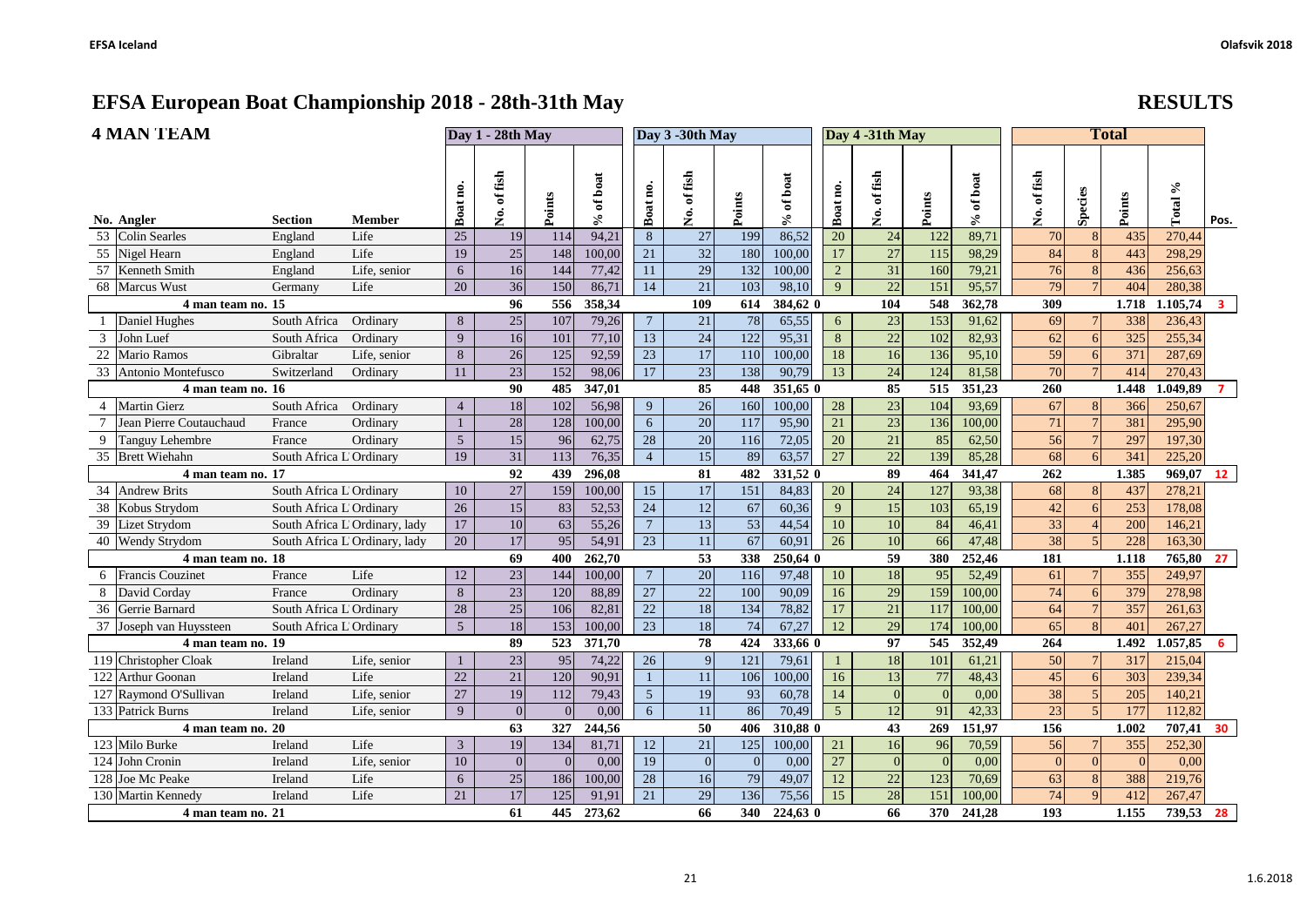|  | <b>RE</b> |
|--|-----------|
|  |           |

| <b>4 MAN TEAM</b>                                            | Day 1 - 28th May |                 |            | Day 3 -30th May                  |                 |                       |                  |                       | Day 4 -31th May |                       |            | <b>Total</b>             |                  |                 |            |                  |      |
|--------------------------------------------------------------|------------------|-----------------|------------|----------------------------------|-----------------|-----------------------|------------------|-----------------------|-----------------|-----------------------|------------|--------------------------|------------------|-----------------|------------|------------------|------|
| Section<br><b>Member</b><br>No. Angler                       | Boat no.         | No. of fish     | Points     | of boat<br>$\mathcal{S}_\bullet$ | Boat no.        | of fish<br>ż.         | Points           | of boat<br>℅          | Boat no.        | No. of fish           | Points     | of boat<br>$\mathcal{S}$ | No. of fish      | Species         | Points     | Total %          | Pos. |
| 129 Gavin O'Connor<br>Ireland<br>Ordinary                    | $\overline{4}$   | 17              | 103        | 57,54                            | $\overline{3}$  | 14                    | 104              | 65,41                 | 18              | 19                    | 143        | 100,00                   | 50               | 8               | 350        | 222,95           |      |
| 138 Joe Connell<br>Ireland<br>Ordinary                       | 13               | 19              | 96         | 57,83                            | 20              | 20                    | 65               | 47,79                 | 3               | 18                    | 101        | 81,45                    | 57               | 6               | 262        | 187,07           |      |
| 139 Jamie Murphy<br>Ireland<br>Ordinary                      | $\overline{4}$   | 20              | 101        | 56,42                            | 19              | 21                    | 117              | 74,05                 | 9               | 23                    | 158        | 100,00                   | 64               |                 | 376        | 230,47           |      |
| 140 Alan Murphy<br>Ireland<br>Ordinary                       | 28               | $\overline{24}$ | 103        | 80,47                            | 10              | 22                    | 138              | 73,80                 | $\overline{25}$ | 14                    | 80         | 71,43                    | 60               |                 | 321        | 225,70           |      |
| 4 man team no. 22                                            |                  | 80              | 403        | 252,26                           |                 | 77                    | 424              | $261,05$ <sup>0</sup> |                 | 74                    | 482        | 352,88                   | 231              |                 | 1.309      | 866,19           | 21   |
| Life<br>117 Mark Shortt<br>Ireland                           | $\overline{4}$   | $25\,$          | 162        | 90,50                            | 28              | $\overline{20}$       | 98               | 60,87                 | 18              | 18                    | 118        | 82,52                    | 63               | 9               | 378        | 233,89           |      |
| 118 Patricia Shortt<br>Ireland<br>Life, lady                 | 15               | 21              | 83         | 54,25                            | 16              | $\overline{24}$       | $\overline{106}$ | 80,92                 | 9               | 26                    | 114        | 72,15                    | 71               | $\overline{5}$  | 303        | 207,32           |      |
| 126 Shay Mc Donnell<br>Ireland<br>Life, senior               | 22               | 30              | 131        | 99,24                            | 19              | 29                    | 128              | 81,01                 | 15              | 24                    | 127        | 84,11                    | 83               | 6               | 386        | 264,36           |      |
| 134 Peter Mc Cartin<br>Ireland<br>Life, senior               | $\mathfrak{Z}$   | $\overline{20}$ | 110        | 67,07                            | 19              | $\overline{28}$       | 149              | 94,30                 | 16              | $\overline{22}$       | 131        | 82,39                    | $\overline{70}$  |                 | 390        | 243,76           |      |
| 4 man team no. 23                                            |                  | 96              | 486        | 311,06                           |                 | 101                   | 481              | 317,10 0              |                 | 90                    | 490        | 321,17                   | 287              |                 | 1.457      | 949,33           | 17   |
| 46 Kim Bowden<br>England<br>Ordinary                         | 19               | 19              | $80\,$     | 54,05                            | 14              | 13                    | 69               | 65,71                 | 9               | 19                    | 99         | 62,66                    | 51               | 5               | 248        | 182,42           |      |
| 47<br>$\Omega$<br>$\Omega$<br>$\Omega$                       | $\overline{0}$   | $\Omega$        | $\Omega$   | 0,00                             | $\overline{0}$  | $\overline{0}$        | $\Omega$         | 0.00                  | $\mathbf{0}$    | $\theta$              | $\Omega$   | 0,00                     | $\Omega$         | $\Omega$        | $\Omega$   | 0,00             |      |
| 49 Andrew Smith<br>England<br>Life                           | 26               | 23              | 158        | 100,00                           | $\overline{26}$ | 17                    | 152              | 100,00                | 14              | 31                    | 161        | 100,00                   | 71               | 9               | 471        | 300,00           |      |
| 59 Alan Bird<br>England<br>Ordinary                          | 17               | 12              | 101<br>339 | 88,60<br>242,65                  | 9               | $\overline{25}$       | 109<br>330       | 68,13<br>233,84 0     | 23              | $\overline{20}$       | 156        | 100,00                   | $\overline{57}$  |                 | 366        | 256,73           |      |
| 4 man team no. 24                                            |                  | 54              |            |                                  |                 | $\overline{55}$       |                  |                       |                 | 70                    | 416        | 262,66                   | 179              |                 | 1.085      | 739,15 29        |      |
| 32 Rod Adamson<br>Russia<br>Ordinary<br>54 Mark Smith        | 24<br>13         | 24<br>21        | 139<br>115 | 100,00<br>69,28                  | 21<br>19        | 21<br>$\overline{26}$ | 123<br>158       | 68,33                 | 11              | 28<br>$\overline{21}$ | 155<br>120 | 92,81                    | 73               |                 | 417<br>393 | 261,14<br>242,01 |      |
| England<br>Ordinary<br>60 Neil Cottington<br>Life<br>England | 17               | 20              | 114        | 100,00                           | 20              | $\overline{24}$       | 103              | 100,00<br>75,74       | 8               | 22                    | 100        | 72,73<br>81,30           | 68<br>66         | 5               | 317        | 257,04           |      |
| 62 Barrie Senior                                             | 24               | 19              | 113        | 81,29                            | 22              | 13                    | 118              | 69,41                 | $\overline{4}$  | 16                    | 119        | 62,63                    | 48               |                 | 350        | 213,33           |      |
| England<br>Ordinary, senior<br>4 man team no. 25             |                  | 84              | 481        | 350,57                           |                 | 84                    | 502              | 313,48 0              |                 | 87                    | 494        | 309,47                   | 255              |                 | 1.477      | 973,52 11        |      |
| 61 Matt Osbourne<br>Ordinary<br>England                      | 26               | $22\,$          | 114        | 72,15                            | 6               | 17                    | 122              | 100,00                | $\overline{4}$  | $\overline{24}$       | 190        | 100,00                   | 63               | $\mathbf{Q}$    | 426        | 272,15           |      |
| 63 Mike Smith<br>Life<br>England                             | 9                | 24              | 131        | 100,00                           | 11              | $\overline{28}$       | 129              | 97,73                 | $\overline{4}$  | 21                    | 132        | 69,47                    | 73               | $7\phantom{.0}$ | 392        | 267,20           |      |
| 66 Gary Gailbraith<br>Life<br>England                        | 11               | 23              | 145        | 93,55                            | 18              | $17\,$                | 98               | 53,85                 | $\overline{7}$  | 30                    | 195        | 100,00                   | $\overline{70}$  | 10              | 438        | 247,40           |      |
| 67 Ash Currier<br>England<br>Ordinary                        | 13               | 23              | 166        | 100,00                           | $\overline{3}$  | 21                    | 158              | 99,37                 |                 | 24                    | 165        | 100,00                   | 68               | 10              | 489        | 299,37           |      |
| 4 man team no. 26                                            |                  | 92              | 556        | 365,70                           |                 | 83                    | 507              | 350,95 0              |                 | 99                    | 682        | 369,47                   | $\overline{274}$ |                 | 1.745      | 1.086,12         | $-5$ |
| $\overline{51}$ Billy Cann<br>Life<br>England                | $12\,$           | 18              | 130        | 90,28                            | 18              | 15                    | 89               | 48,90                 | 24              | $\overline{19}$       | 140        | 93,33                    | $\overline{52}$  | 8               | 359        | 232,51           |      |
| 52 Robert Quinn<br>England<br>Ordinary, senior               | 23               | 19              | 114        | 72,61                            | $\mathbf{1}$    | 11                    | 87               | 82,08                 | 24              | 12                    | 89         | 59,33                    | 42               | 6               | 290        | 214,02           |      |
| 56 Graham Lewis<br>England<br>Ordinary                       | 23               | 17              | 157        | 100,00                           | 10              | 19                    | $\overline{122}$ | 65,24                 | 21              | 13                    | 82         | 60,29                    | 49               | 10              | 361        | 225,53           |      |
| 58 Vernon Allen<br>England<br>Ordinary                       | $\overline{28}$  | 23              | 128        | 100,00                           | 28              | 20                    | 139              | 86,34                 | 17              | 17                    | 117        | 100,00                   | 60               | $\overline{8}$  | 384        | 286,34           |      |
| 4 man team no. 27                                            |                  | 77              | 529        | 362,89                           |                 | 65                    | 437              | 282,56 0              |                 | 61                    | 428        | 312,95                   | 203              |                 | 1.394      | 958,40           | 14   |
| 10 Simon Elgrishi<br>France<br>Ordinary                      | 18               | 22              | 111        | 100,00                           | $22\,$          | $\overline{10}$       | 86               | 50,59                 | 19              | 19                    | 116        | 95,87                    | 51               |                 | 313        | 246,46           |      |
| 44 Sven Hermans<br>Belgium<br>Ordinary                       | 9                | 21              | 82         | 62,60                            | 18              | 10                    | 66               | 36,26                 | 8               | 12                    | 68         | 55,28                    | 43               |                 | 216        | 154,14           |      |
| 107 Geir A Solland<br>Norway<br>Life, senior                 | 22               | 26              | 125        | 94,70                            | 21              | 24                    | 107              | 59,44                 | 21              | 20                    | 105        | 77,21                    | 70               |                 | 337        | 231,35           |      |
| 116 Luis Santos<br>Portugal<br>Ordinary                      | 19               | 12              | 100        | 67,57                            | 17              | $\overline{5}$        | 42               | 27,63                 | 8               | $\overline{9}$        | 50         | 40,65                    | 26               |                 | 192        | 135,85           |      |
| 4 man team no. 28                                            | 81               | 418             | 324,87     |                                  | 49              | 301                   | 173.92 0         |                       | 60              | 339                   | 269,01     | 190                      |                  | 1.058           | 767,80     | 26               |      |